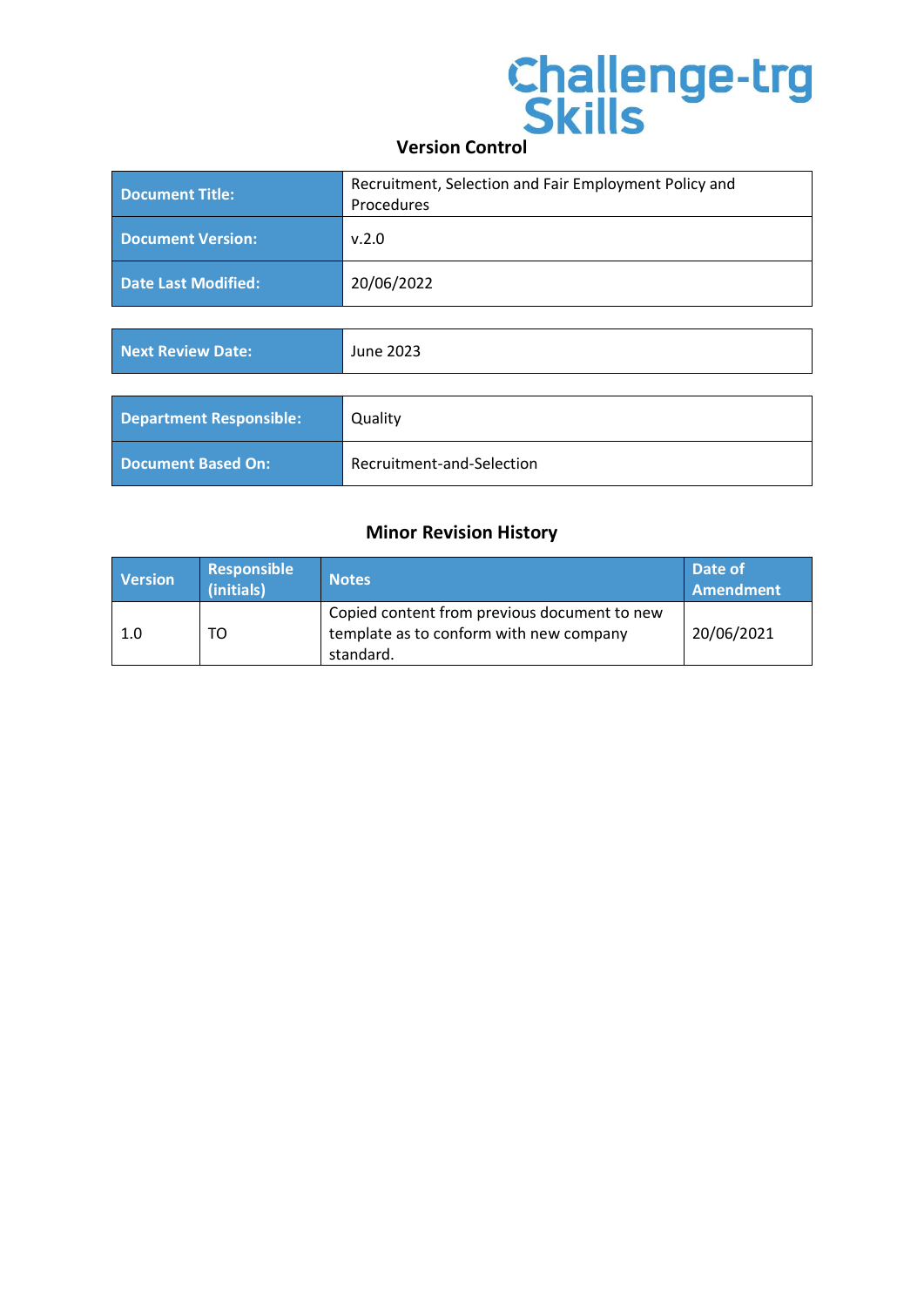## **Recruitment, Selection and Fair Employment Policy and Procedures**

## **1.0 Policy Statement**

- 1.1 Successful recruitment depends on finding the right applicant with the appropriate level of skills, experience and qualification who will identify with the values, aims and objective of Challenge trg Skills . It is also becoming increasingly important, as Challenge trg Skills evolves and changes, that new recruits show a willingness to learn, adaptability and ability to work as part of a team. The recruitment & selection procedure should help to ensure that these criteria are addressed.
- 1.2 In line with the Government's Good Work Plan and in recognition that our staff are our greatest asset, all work should be fair and decent and offers our staff:
	- Employment satisfaction
	- Fair pay
	- Opportunities for participation and progression
	- A safe, secure workplace which promotes staff wellbeing
	- A voice to influence workplace practices
- 1.3 This policy ensures our Recruitment and Selection Policy will:
	- Be fair and consistent
	- Be non-discriminatory
	- Conform to all statutory regulations and agreed best practice
- 1.4 This policy also ensures that we commit to the principles in the Government's Good Work Plan

## **2.0 The Recruitment Process**

The following procedure will be used when a post is to be filled. Challenge trg Skills will:

2.1 **Define the job**. If it is an existing post - is an exact replacement required or is this opportunity to revise the requirements. If it is a newly established post be clear on the exact requirements, draw up a job description and consult the appropriate department

## 2.2 **Complete a Job Vacancy Form** which confirms:

- Details of the post
- Final approval from the appropriate Director
- In the event of the job being newly established, the approval of the MD
- 2.3 **Send the Job Vacancy Form to the Administration Office** for processing.
- 2.4 **Ensure the Job Description and Person Specification is up to date**, offers a true representation of the vacant post, and the person you are looking for to fill this post.
- 2.5 **Collate an information package** appropriate for the post. This package should include:
	- Job description and if appropriate, the person specification
	- Information on Challenge trg Skills Ltd
	- Document Reference: QA-B15 Recruitment, Selection and Fair Employment Policy and Procedures 200622 Rev: June 2022 Page 1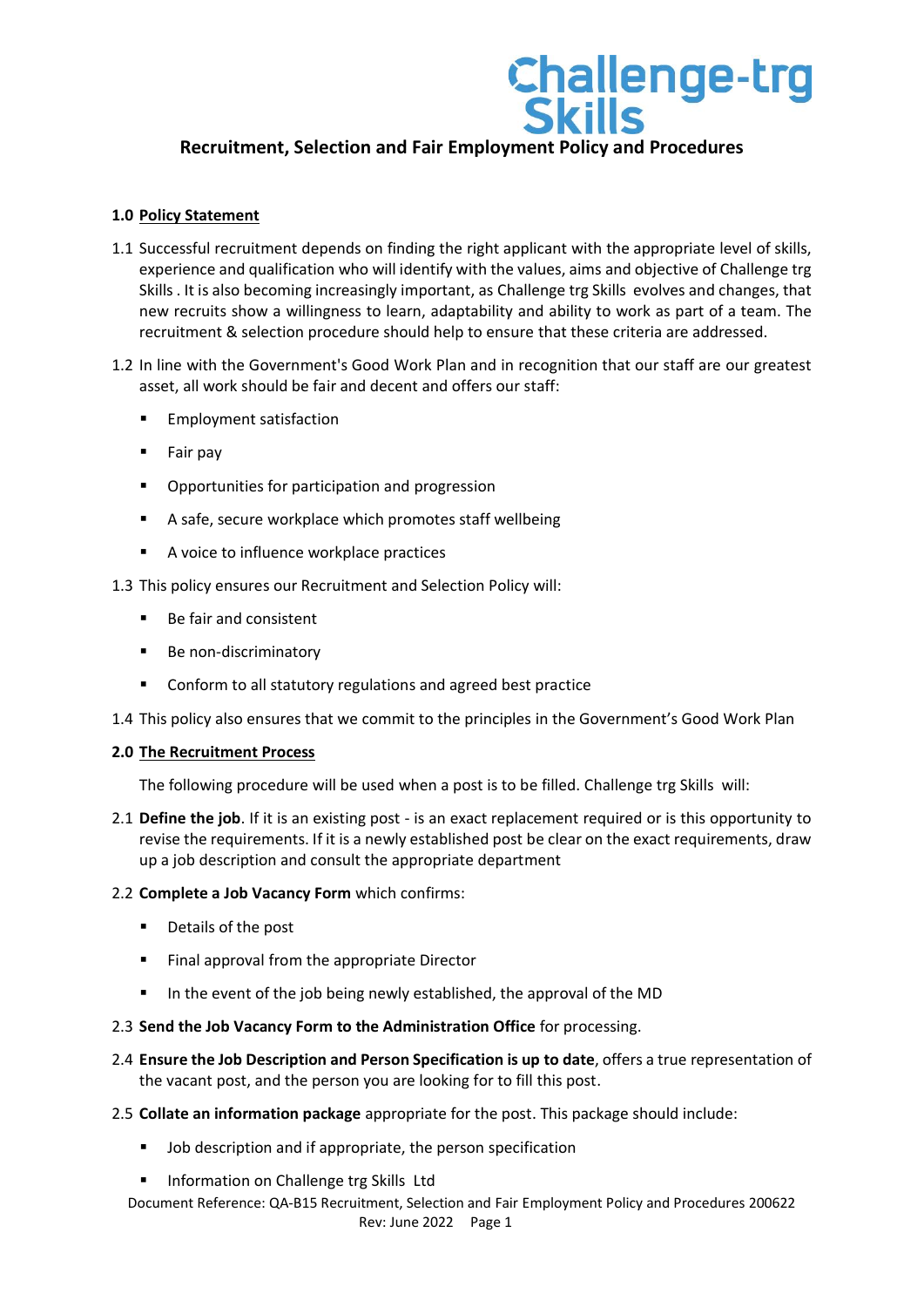- Terms and Conditions of employment
- Specify whether a DBS is required for the role
- Application Form

It is important that this pack is carefully put together in order to present a professional image of Challenge trg Skills , therefore out of date or poorly presented information is not suitable.

In discussing the most effective means of obtaining suitable permanent candidates. The following options should be explored:

- Internal advert within Challenge trg Skills
- External advert within the job centre
- External advert in the appropriate technical / professional Journal
- Social Media and recruitment websites
- In senior posts, the use of a recruitment agency
- 2.6 **Design the advertisement.** All advertisements must contain as much information as possible to ensure the correct recruitment group is targeted and reduce unsuitable applications, while remaining as cost-effective as possible.

External adverts should be submitted to the Operations Manager/MD for approval before being placed.

## **3.0 The Selection Process**

3.1 Appropriate selection procedures must be used for each post. Procedures may vary; at its simplest this may involve a straight-forward interview.

For some posts presentations/micro teach to the interviewer(s) on a chosen topic and/or a series of individual interviews on various topics may be included.

The management will approach relevant people to assist with shortlisting and interviewing.

3.2 The application forms received by the closing date will be forwarded to the Operations Manager for shortlisting along with the recruiting manager.

Applicants must be shortlisted against the Person Specification.

3.3 All papers must be returned to Challenge trg Skills admin office, who will invite the candidates for interview, obtain references and make the necessary housekeeping arrangements for the interview.

This will include timetabling the interviews and arranging any pre-employment checks. Candidates who have not been shortlisted will also be informed.

3.4 At the interview, the interviewer(s) will ensure that the Interview Record Form is completed as fully as possible.

When interviewing, they will ensure that Equal Opportunities legislation is strictly adhered to, to avoid discrimination. The Equality Act 2010 and Safer Recruitment set out the 9 protected characteristic and practices expected of the recruitment panel.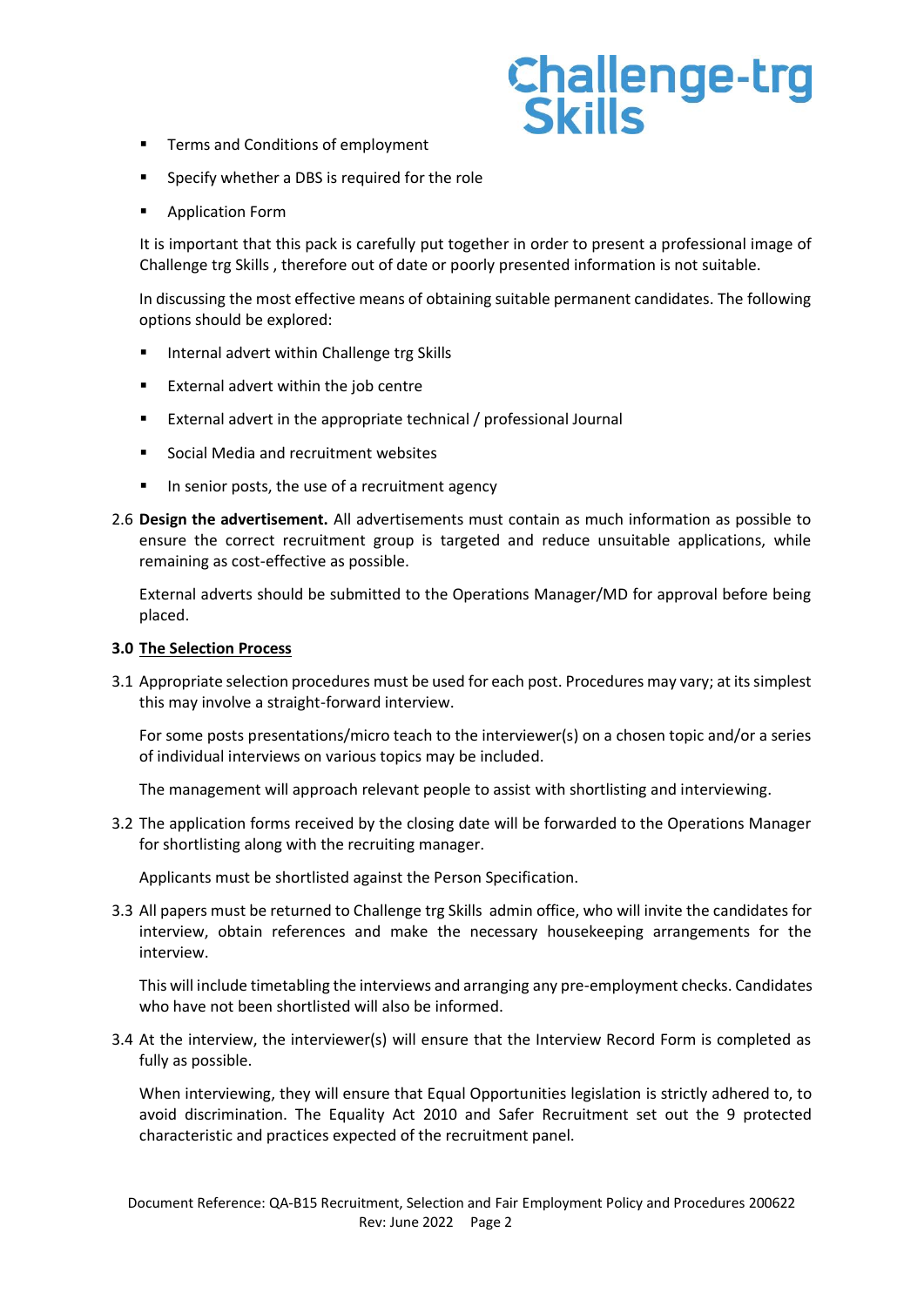- 3.5 When all candidates have been interviewed, the Operations Manager along with the appropriate l manager will decide on the most suitable person for the post. Such decision will be free from unconscious bias and as such recruitment and selection training will be provided to managers where there is limited experience of recruitment.
- 3.6 Phoenix Training Service will arrange to inform the successful candidate as soon as possible, agreeing a commencement date and starting salary subject to satisfactory reference, medical clearance (where necessary) and DBS where the post requires it.
- 3.7 All interview packs should be returned marked "Private and Confidential" to the Administration Offices where they will be held for the period set out in the Job Applicant Privacy Notice.
- 3.8 Upon return of the Interview Record Form, Challenge trg Skills administration offices will:
	- **•** Telephone all unsuccessful candidates with outcome of interview within three working day, this will be confirmed in writing.
	- Write to the appointee, offering the post subject to satisfactory references and preemployment checks.
	- Initiate a personnel file and computer entry for the new member of staff.
	- Notify the Operations Manager if the appointee refuses the offer, or if there are any other details to be cleared.
- 3.9 Challenge trg Skills administration office will arrange, in conjunction with the appropriate departmental manager an individual programme of induction for the new start.

## **4.0 Fair and Decent Work**

- 4.1 **Satisfaction:** In recognition that we need to attract and retain the talent needed to ensure our business grows and thrives, we are committed to providing better jobs. We are committed to doing this by ensuring transparency around job choices to help job applicants and employees to make better choices about work that suits their needs and circumstances, including through the above recruitment and selection procedures and accurate job descriptions and person specifications for all roles.
- 4.2 **Participation and Progression:** We are committed to ensuring that all employees benefit from work that is fair and decent with realistic scope for development and fulfilment through the annual appraisal and review process that provides all employees opportunities to develop the skills they need to perform effectively in their current roles and to progress in the workplace as opportunities arise in line with our CPD policy and procedures.
- 4.3 **Wellbeing, Safety and Security:** We recognise that happy and engaged employees experience less workplace stress and are more productive, and higher levels of employee satisfaction supports us to provide a better environment for our learners which in turn supports them to achieve and enables us to outperform our competitors. We are committed to achieving this by creating a safe, positive and supportive workplace environment and culture and supporting our employees' mental health in line with our **Staff Wellbeing policy**.
- 4.4 **Fair Pay:** We are committed to offering fair pay by paying all employees a fair wage in line with market rates for the work they do and will ensure that all employees are paid at least the Living Wage Foundation's Real Living Wage in line with our Remuneration policy.
- 4.5 **Voice and Autonomy:** We recognise that employees must have a voice for work to be fair and decent. We are committed to doing this by actively involving and consulting employees in business

Document Reference: QA-B15 Recruitment, Selection and Fair Employment Policy and Procedures 200622 Rev: June 2022 Page 3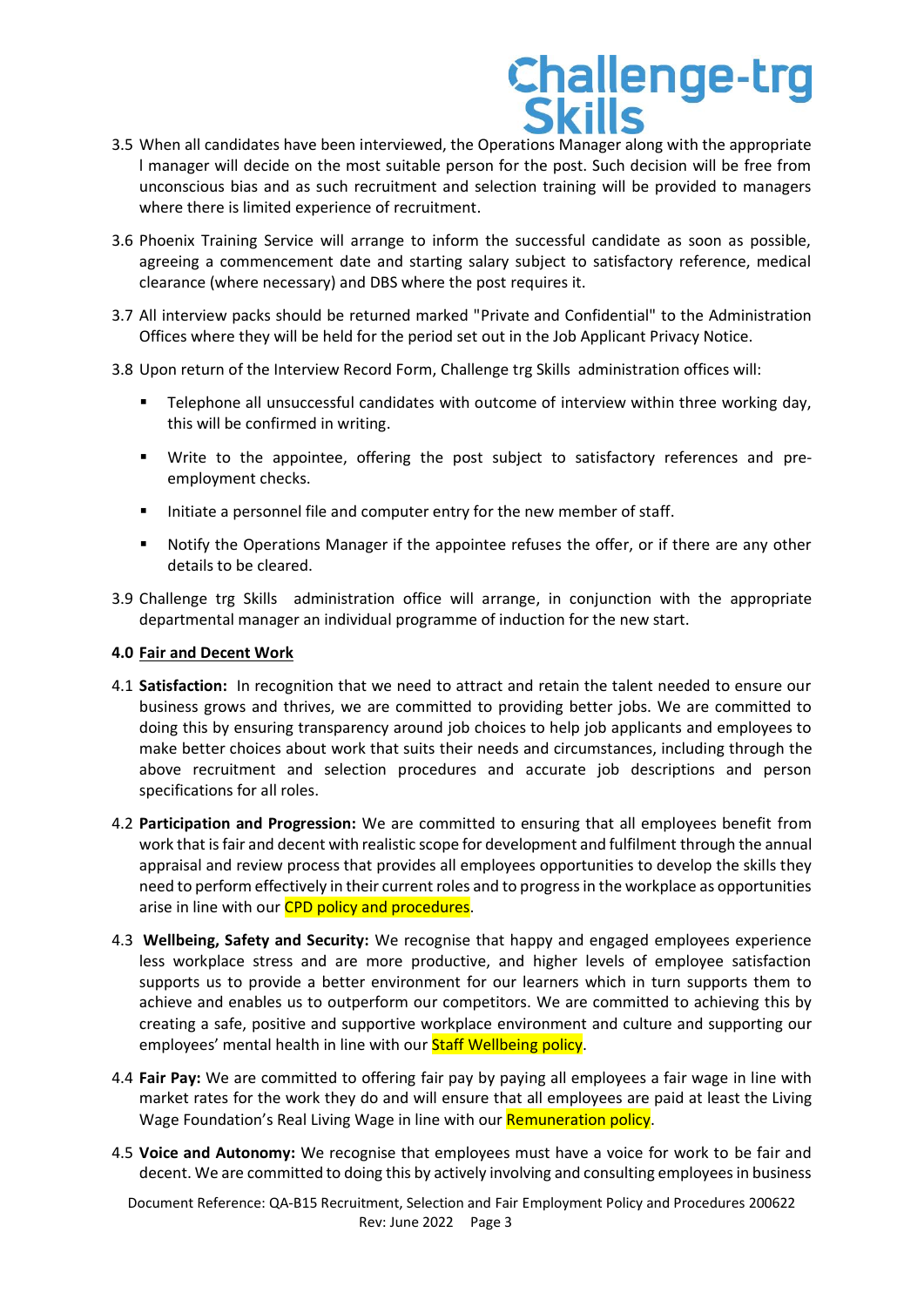procedures.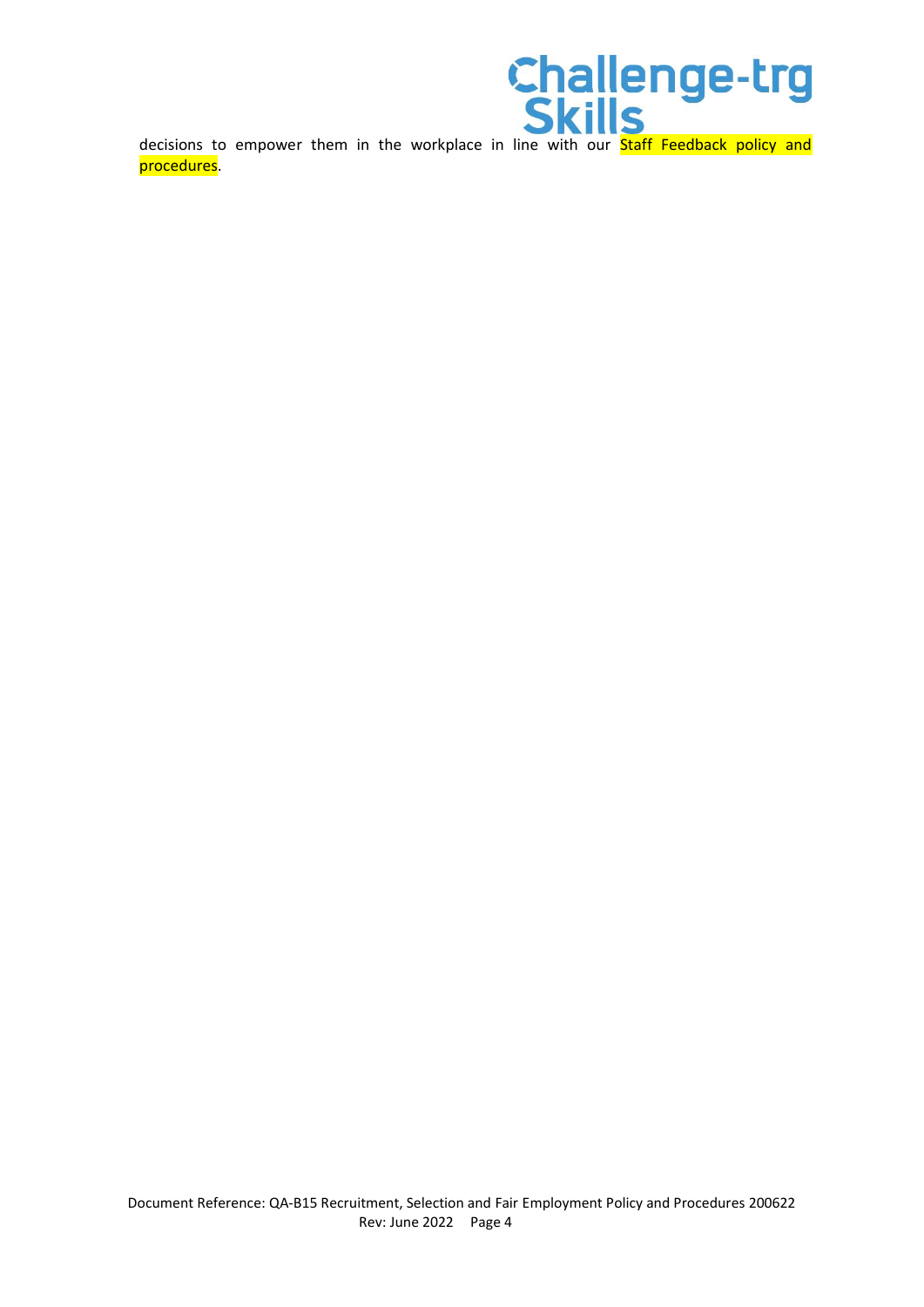

- A.1 Job Vacancy Form
- A.2 Job Vacancy Checklist
- A.3 Interview Summary Sheet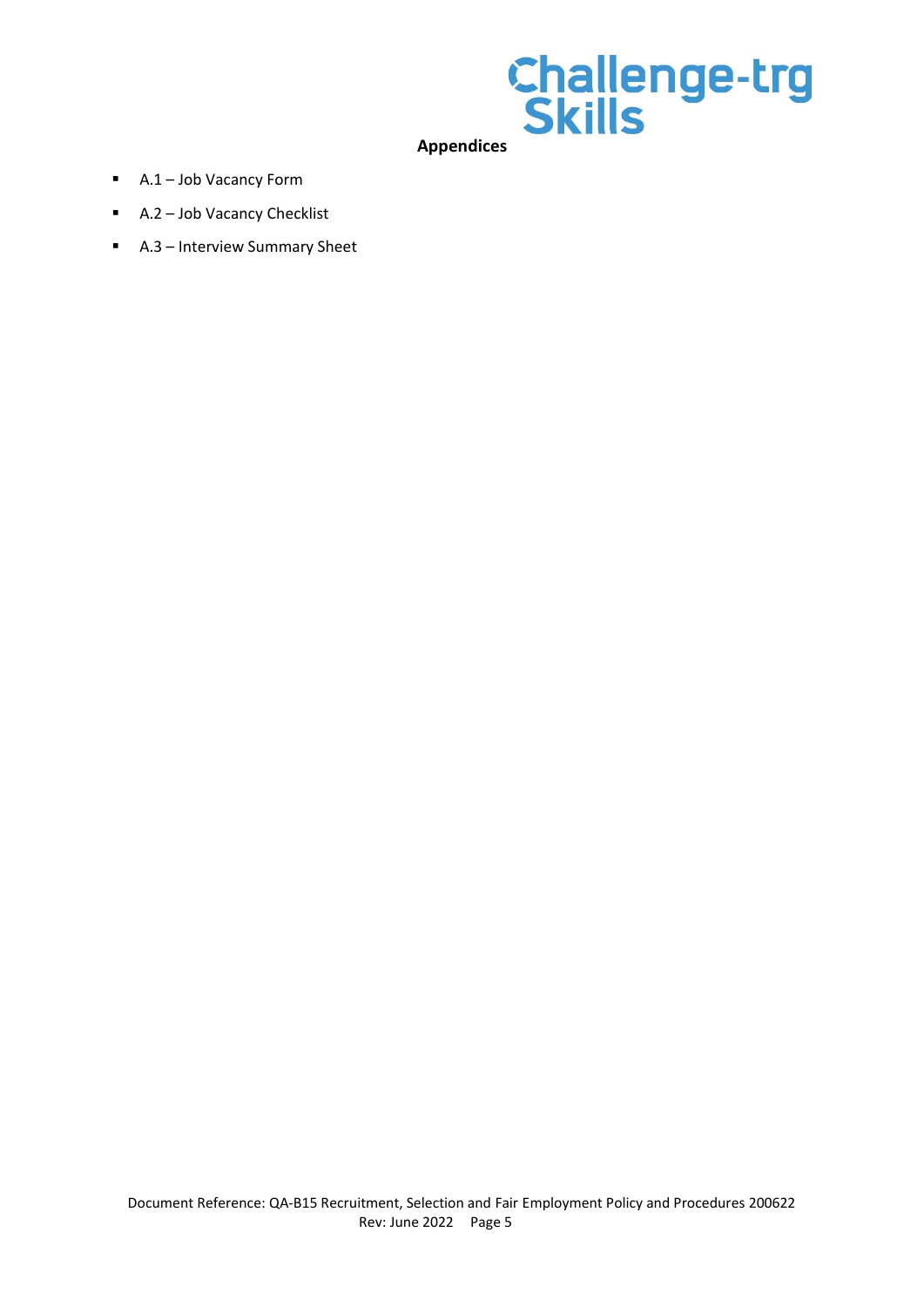| Title of Post: |  |
|----------------|--|
| Department:    |  |
|                |  |

| Is this an established post?:  |  |
|--------------------------------|--|
| Date when post becomes vacant: |  |
| Who will this be replacing?:   |  |

| Nature of post (e.g. permanent,<br>temporary, fixed-term contract;<br>specify length): |  |
|----------------------------------------------------------------------------------------|--|
| <b>Salary range:</b>                                                                   |  |
| Full-time / Part-time (give number of<br>hours):                                       |  |
| Comments:                                                                              |  |

| <b>Print Name (Manager):</b>                                         |  |
|----------------------------------------------------------------------|--|
| Signed:                                                              |  |
| Date:                                                                |  |
| <b>Authorised by (Operations Manager</b><br>or Operations Director): |  |
| Signed:                                                              |  |
| Date:                                                                |  |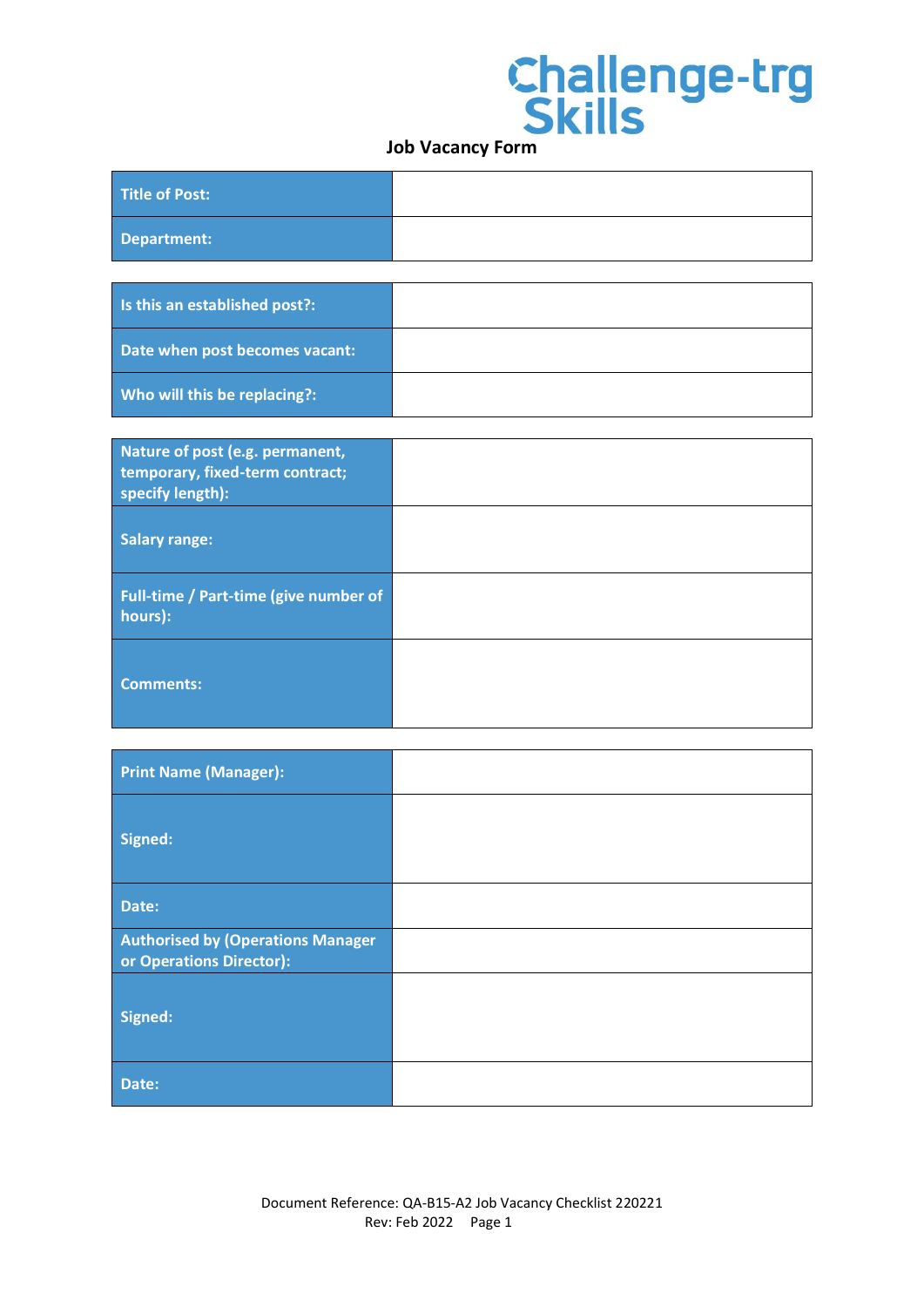## **Job Vacancy Checklist**

## **Stage 1: Recruitment**

- Review the post 'is it necessary?', 'does it need changing?', 'can the duties be adequately covered elsewhere?'. If significant changes are required or it is a new post, please discuss the details with the departmental manager or the appropriate Director.
- Complete a Job Vacancy Form, ensuring approval of appropriate Director.
- Review/complete the job description and person specification.
- Put together an information pack for the vacancy.
- **•** Decide the most effective way to recruit to the post. For example: internal advert, job centre, national press, social media, recruitment website, etc.
- Design the advert. Decide on a closing date; method of application (e.g. CV only or application form); whether a pre-interview visit will be required; and who should be contacted for applicant enquiries.
- The admin office will process the advert, send out information packs and collate applications ready for shortlisting.

## **Stage 2: Selection**

- Decide on the interviewer(s) as soon as possible and arrange a suitable date.
- Applications will be issued from the admin office on the closing date. These may be inspected at any time prior to this.
- The admin office will arrange to contact the candidates and set up the interviews. They will also contact unsuccessful applicants. References should be collected from the Admin Office immediately prior to the interviews.
- **E** Ensure arrangements are in hand to welcome candidates as they arrive, to escort them to the interview and any other events during the day.
- Complete the interviews and decide on the most suitable candidate. Contact them by phone and offer the post (conditionally when details such as references, medical, DBS etc. have to be confirmed) agreeing verbally the salary and proposed start date.
- Return all interview packs and references to the admin office with the Interview Record Form. They will contact all other unsuccessful candidates by phone the same day if possible and undertake the necessary administration.
- Set up an individual induction programme for the new appointment.
- All potential appointees must undertake a DBS. Before employment is confirmed a current DBS must be in place.
- All potential appointees must provide references. These references will be requested and vetted prior to offer where permission is granted in advance of interview or immediately following the interview.
- A personnel file will be set up in line with the Employee Privacy Notice.